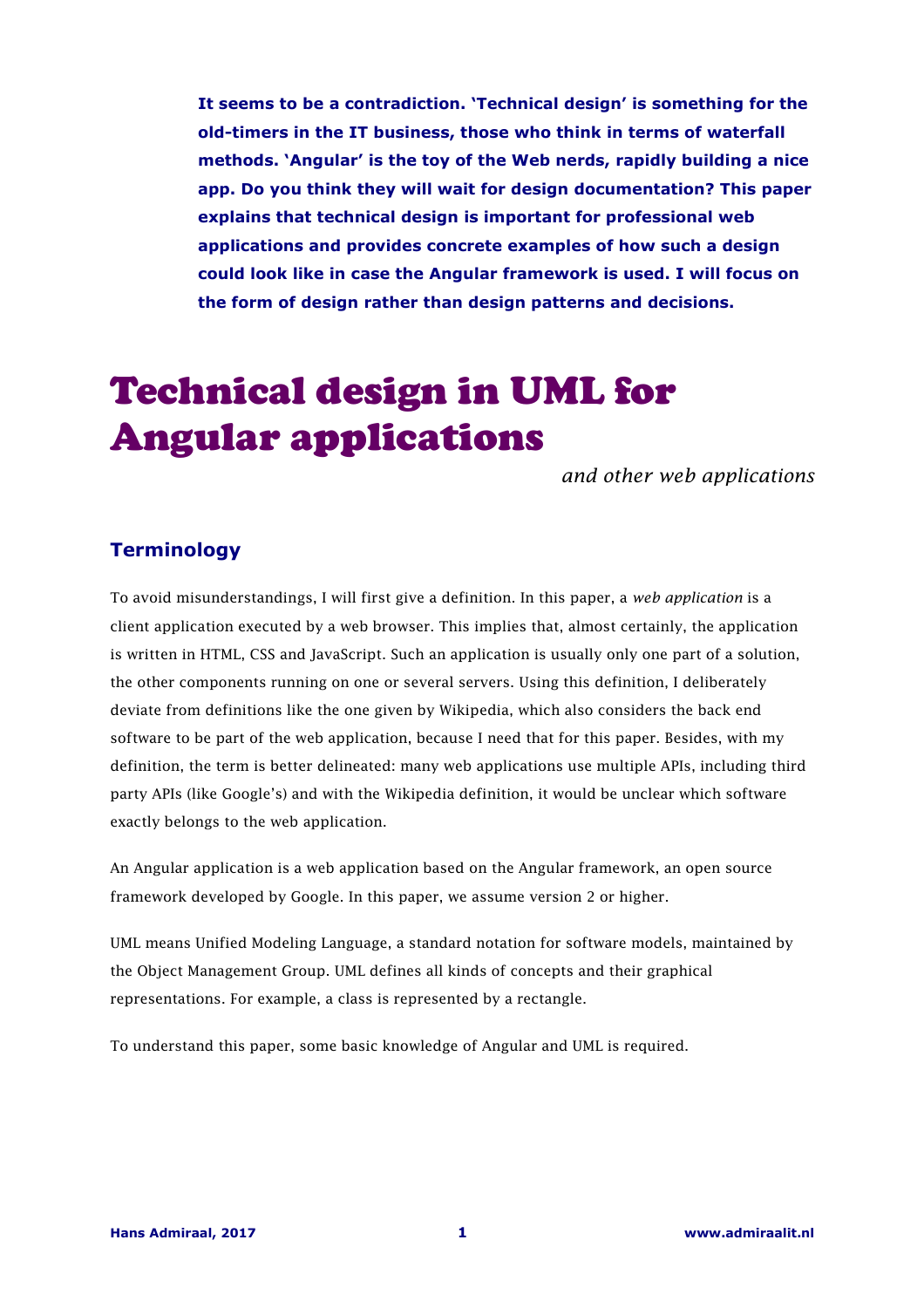# **Technical design in an agile environment**

It should be obvious, but let me put this question anyway: Why would you create functional and technical models for a web application? Nowadays, most web applications are developed by teams that have adopted an agile development method, like Scrum or Kanban. These methods do not prescribe the production of design documentation, which may give people the impression that such documentation is not needed. Furthermore, the Agile Manifesto says: "We value working software over comprehensive documentation". The fact that the same manifesto also states that documentation is valuable, is sometimes ignored. Good developers can build high-quality applications without any technical design, but nevertheless, I plead for documenting any professional application up to a certain level of detail, not sacrificing an iterative process or prototyping. Why? Because it saves time and money and the users will get a better application! There is one precondition: the developers must support it. The savings arise from the fact that the design provides insight into the software structure and thereby reduces the chance of a bad structure (spaghetti code, inconsistencies, code duplication). Both the insight into the structure of the software and the high quality of the structure subsequently diminish…

- a. the chance of bugs and consequently the time it takes to solve bugs;
- b. the time it takes to determine the best way of integrating a particular change or extension;
- c. the time it takes to rectify flaws in the structure later on.

Like I said, applications need technical documentation *up to a certain level of detail*, i.e. not too detailed. The design should be sufficient to subsequently find more details in the source code. If the source code has not been written yet, the design should be sufficient for the developer to fill in the details on his own discretion. By the way, it is not always required to have the design finished before the coding starts. You may decide to make a prototype first, evaluate it, design the ultimate situation and then improve the prototype according to the design.

I recommend to let the design and the code be written by different persons, closely working together and influencing each other. This leads to better quality compared to developers implementing certain functionality completely on their own. Depending on the individual skills and affinities, it might be a good option to let the same persons design and implement alternately.

Much more information about designing in an agile environment can be found on Scott Ambler's website www.agilemodeling.com.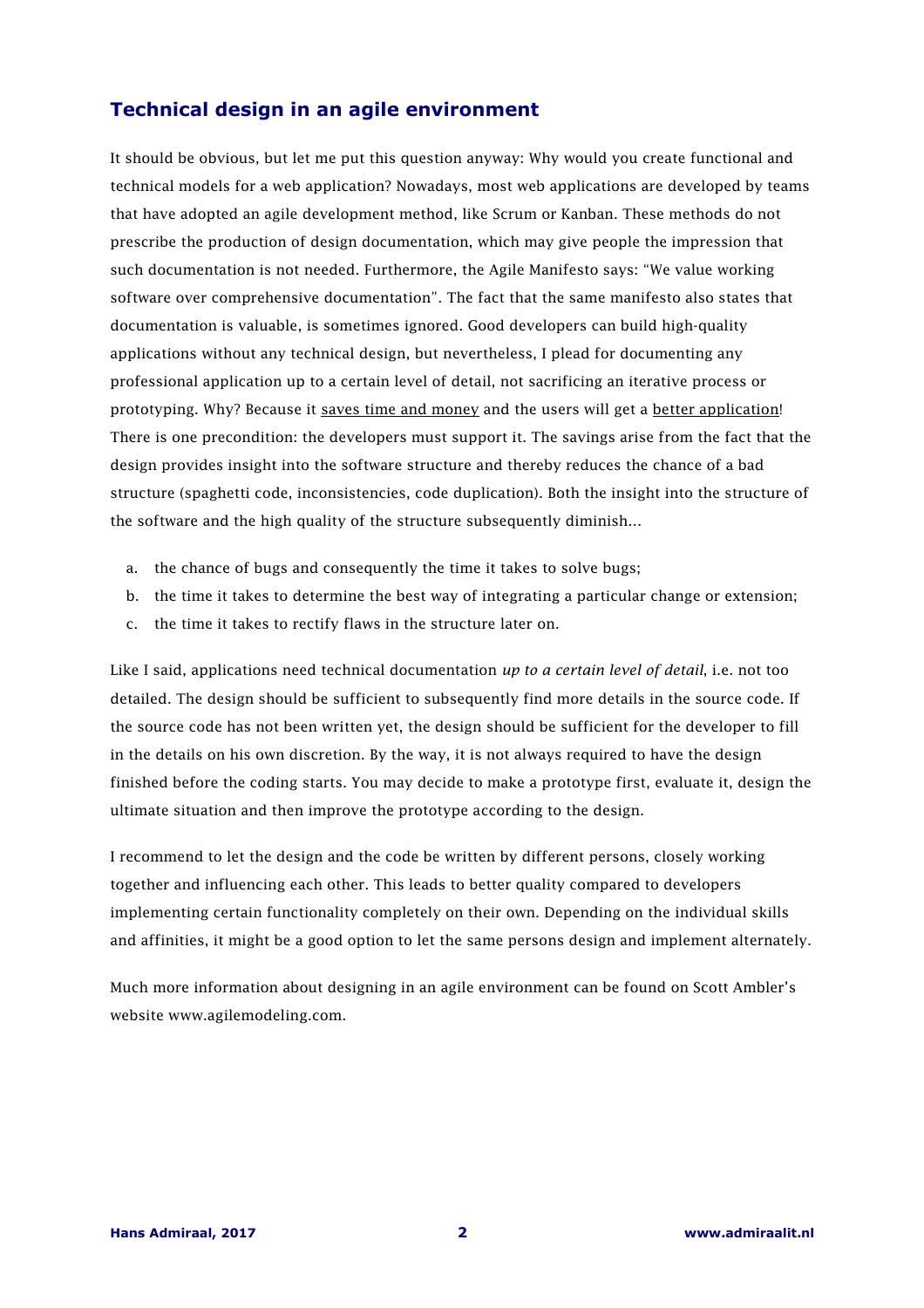# **The context of a web application**

Usually, creating a web application is not an isolated project, but part of a program, in which a back end is developed as well and maybe even a complete web site. From this context, all kinds of input for building the web application is generated (partly during the development), for example:

- Business process models and business object models.
- Functional requirements, in most cases written as user stories or use cases.
- Non-functional requirements, varying from business-level requirements to a reference architecture (see next section) and coding guidelines.
- User interface design, most often a prototype or a series of images.
- Back end API specifications and eventually the API(s) themselves.
- Documentation of JavaScript libraries that will be used or may be used.

It is not my intention to give a complete action plan to use this input to reach a technical design. The list of inputs just sketches the context and, at the same time, makes clear that this information will not be included in the technical design.

## **Architecture**

If Angular applications are built regularly in the organisation, there may be a reference architecture, which prescribes general rules for the application architecture, for instance about which types of components are discerned and their mutual relationships. In that case, the technical design can refer to the reference architecture and you can explain your application architecture much more concisely.

But anyway, it is essential to describe the architecture for every specific application. Like the rest of the design, the architecture is a combination of text and diagrams. For making diagrams, I almost always follow the UML standard, avoiding the need to explain the meaning of the graphical elements I use. At the top level, an Angular application is divided in modules, so naturally, you start the design by creating a diagram depicting the modules. You don't have to design the whole architecture in one go. As the project progresses, you will add new modules.

The applicable UML symbol for an Angular module is the package. To make its meaning absolutely clear, you could give the package the stereotype ≪module≫, but if your module names all end with 'Module', then a stereotype is redundant. Figure 1 is an example of a package diagram showing the Angular modules and their interdependencies.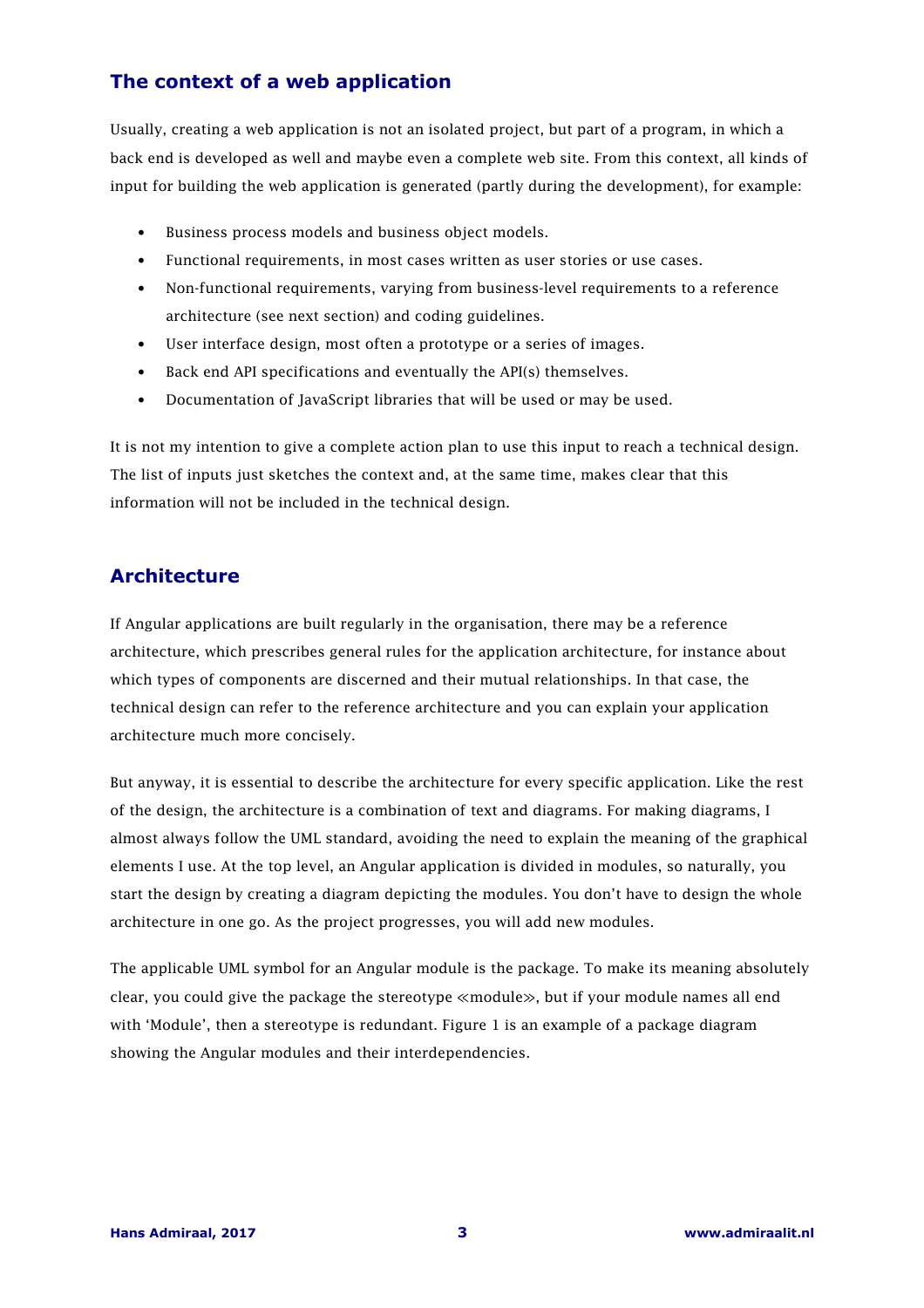

**Figure 1. Overview of Angular-modules in a package diagram** 

The arrows, dependency associations, should match the dependencies as defined, or to be defined, in the source code:

```
@NgModule({ 
     imports: [ 
         CatalogSearchModule, 
         SharedModule ] 
}) 
export class CatalogUpdateModule { }
```
The same is true for nested packages:

```
@NgModule({ 
     imports: [ 
         CatalogSearchModule, 
         CatalogUpdateModule, 
         LoginModule ] 
}) 
export class CatalogModule { }
```
The nesting should match the folder structure of the development environment:



**Figure 2. Folders in the development environment** 

You could extend the package diagram by displaying the Angular libraries, TypeScript modules and the back end APIs as packages (using different stereotypes), and then use dependency associations to indicate which Angular modules make use of which Angular libraries, TypeScript modules and APIs. If the diagram is getting too complex, you could divide the information over multiple diagrams, or decide to specify certain information not graphically, but in text only. For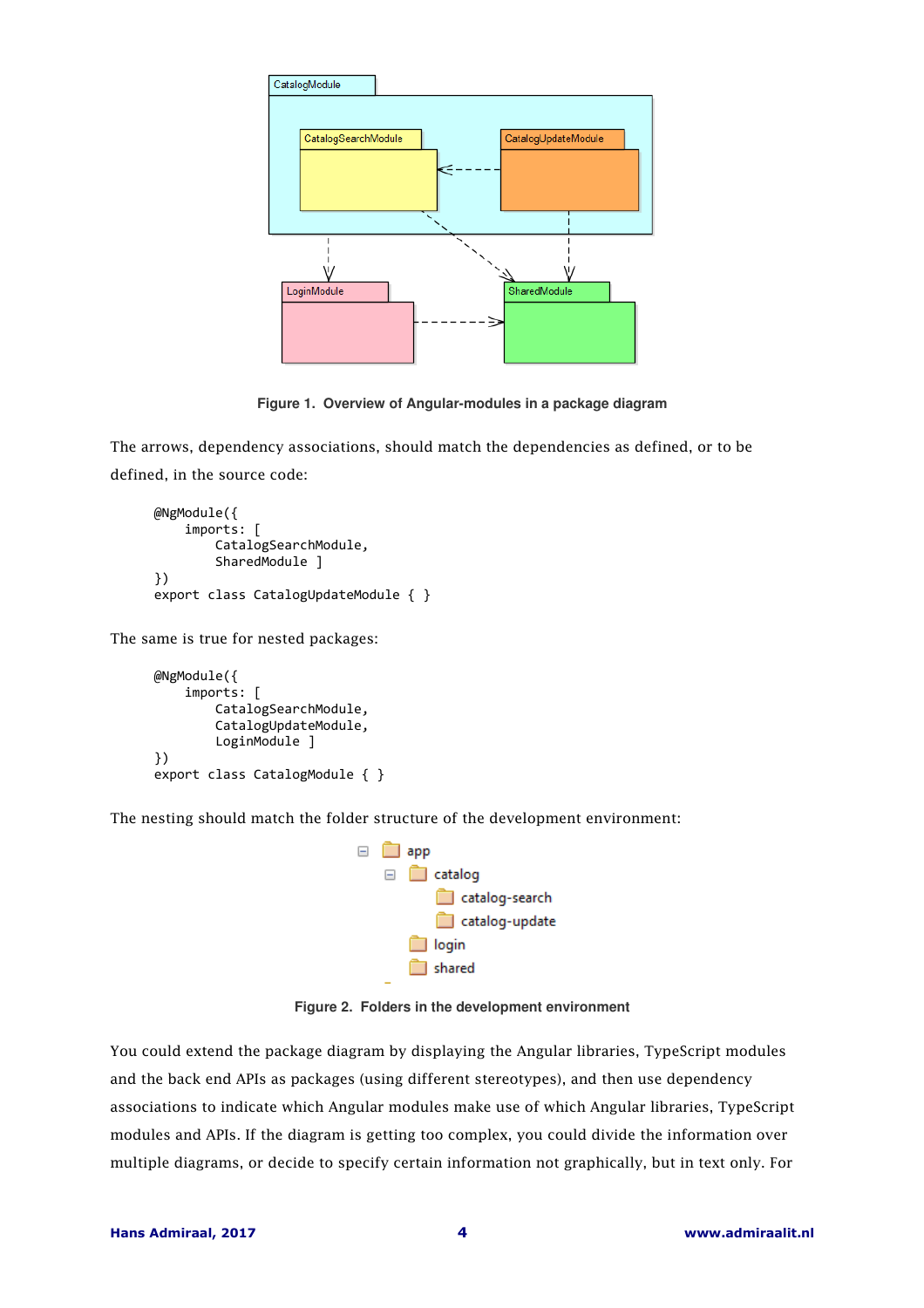example, if ten modules depend on 'SharedModule' and the diagram becomes cluttered because of those ten arrows pointing at 'SharedModule', then you could leave out these arrows and explain the dependencies in the accompanying text.

I always give each Angular module its own colour. In the rest of my technical design, all components and services get the same colour as the module to which they belong. This makes the boundaries between the modules visible at the first glance in every diagram.

A picture alone is not sufficient. Every module deserves a short description, which explains the purpose and the responsibilities of that module. It is useful to include references to user stories or parts of the user interface design.

The application architecture should also address aspects that pertain to the application as a whole, like:

- A description of the production environment, including the use of a content delivery network (CDN), if applicable, and the caching strategy (how do users get the most recent version, while making optimal use of the browser cache and the CDN cache?).
- A description of the development environment, including unit test provisions.
- A concise overview of the build and deployment process. Which tools (Gulp, Protractor, Jenkins, …) and which preprocessors are being used (SASS, uglify, …)?
- The input validation and exception handling policies.
- Security. This is a back end issue in the first place, but the impact of security requirements on the web application should also be well designed.
- The collection of statistics about the usage and the behaviour of the application ('analytics').
- The way the web application is integrated with a content management system, if applicable.
- Coding guidelines (separately for HTML, CSS, TypeScript and Angular).

All or most of these issues exceed the context of a single application and can better be specified in a reference architecture, supporting the consistency among the various web applications within the organisation.

## **Scenarios**

Having visualized the module structure, it is tempting to continue top-down by drawing the internal structure of every module. More about that in a minute, but first, let's follow a scenariobased approach. The sequence of the actions taking place in an Angular application is sometimes difficult to derive from the source code. This is because it is very event-based and full of callbacks. To provide insight into these kinds of scenarios, UML offers the so-called sequence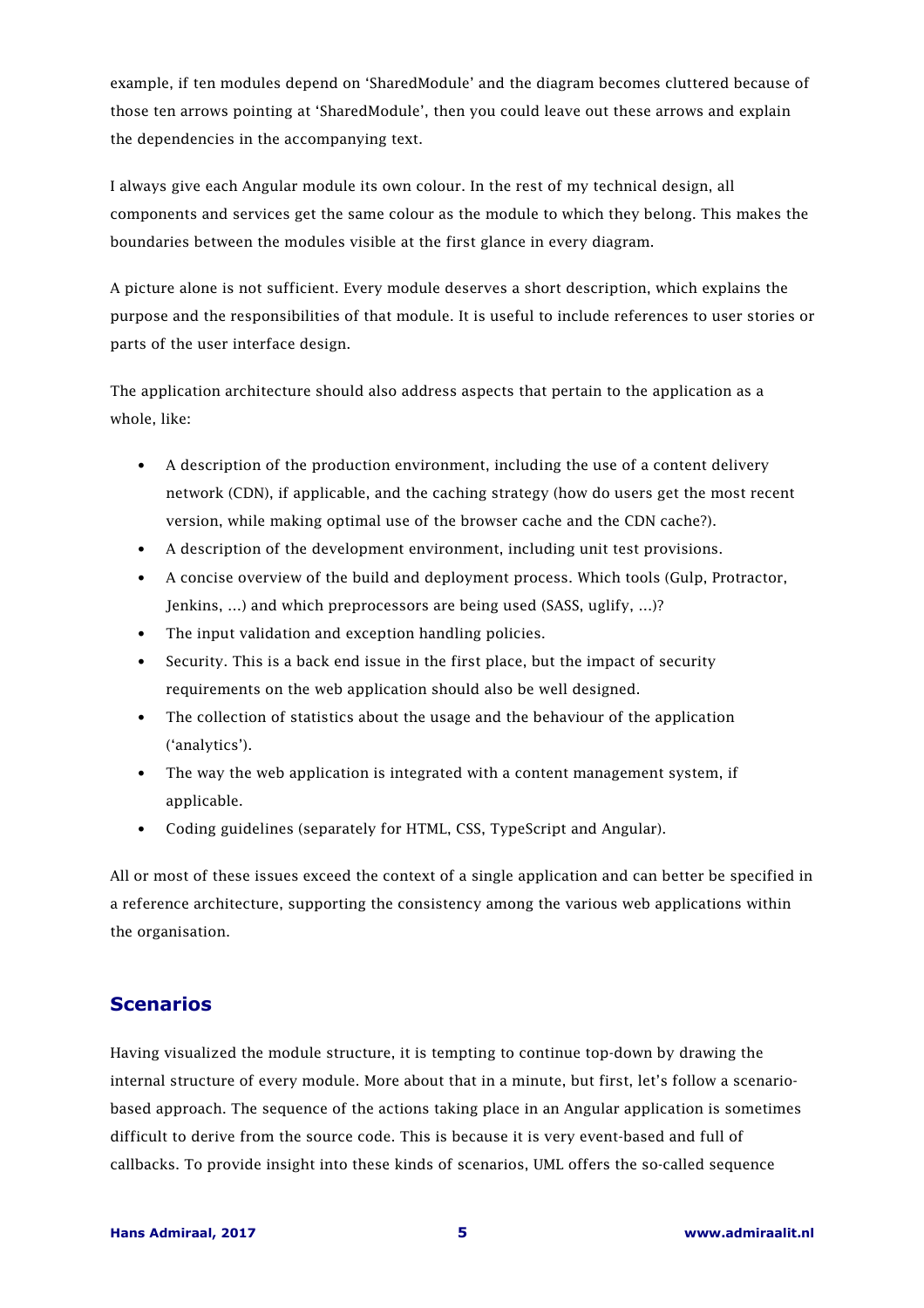diagrams. Figure 3 is an example of this type of diagram. The application elements participating in the scenario are depicted as coloured rectangles, containing the names of the objects. The object types are displayed as stereotypes. The colour of the object is equal to the colour of the module to which it belongs. This gives us insight into the division in modules at the first glance.



 **Figure 3. Sequence diagram**

The example concerns a small login application. The user must enter his/her name and password, click the Login button and then, the application opens a particular HTML page showing the information the user is authorized for. The file name of that HTML page is login $\langle key \rangle$ .html, where <key> is a hash number, which is derived from the name and the password. After a successful login attempt, the application also sends an email to a particular email address, which serves as a kind of log book, holding a list of everyone who has logged in. The scenario displayed in Figure 3 is a successful login. Models like these provide a good insight into how the application works and at the same time, they can be related to user stories or use cases easily. This binds functional and technical design well together.

#### *Lifelines*

It is very important to make conscious decisions about what you show in a sequence diagram. If you include too many details, you are almost programming. This takes a lot of time and it is unfeasible to keep the diagram up to date. Let's first determine which lifelines (as the vertical lanes in the sequence diagram are called officially) we include in the diagram and which not. Figure 3 shows, from left to right, first the user as a lifeline, then the objects participating in the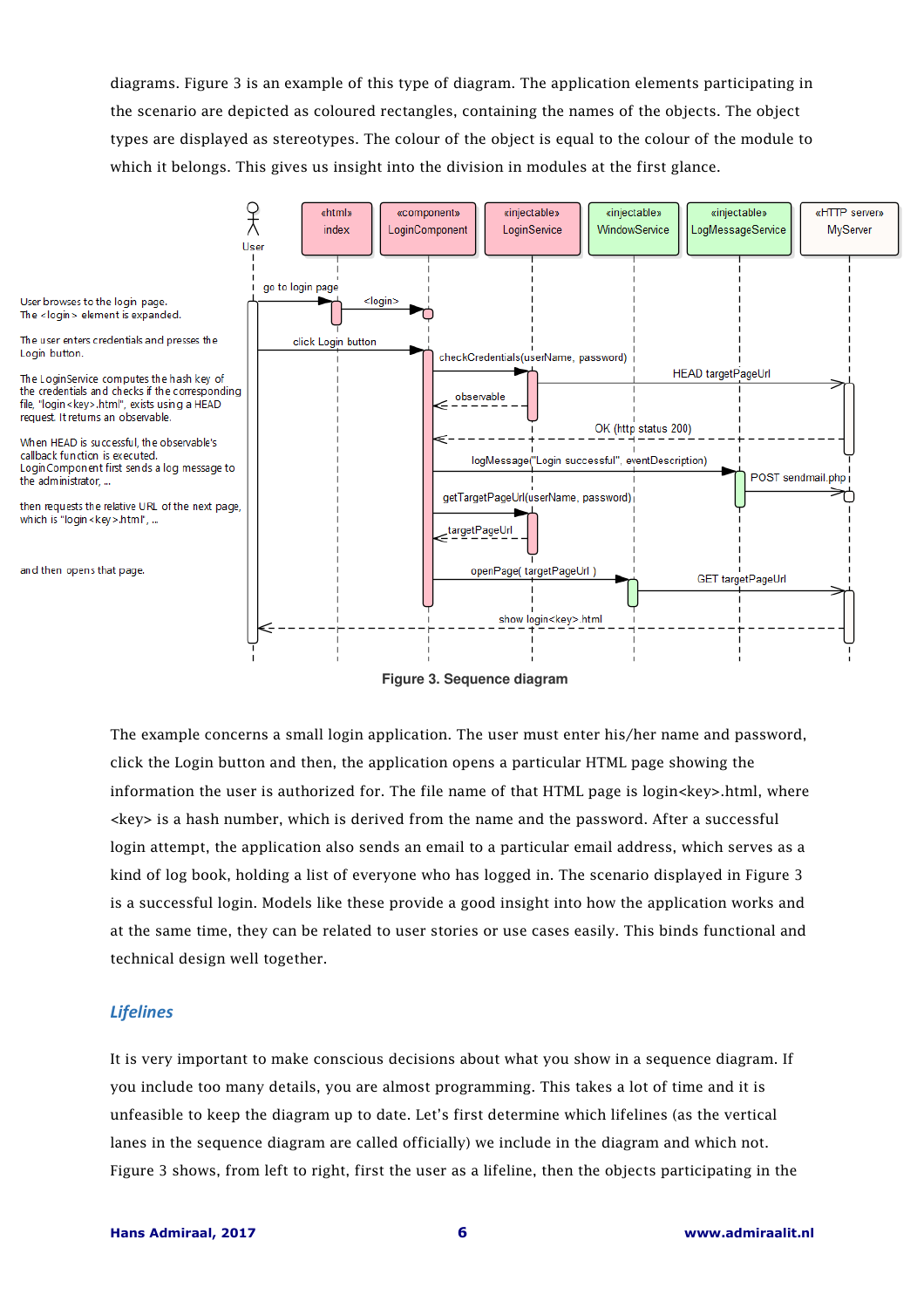scenario and the server at the end. What exactly are the application elements I propose to show in sequence diagrams? As far as Angular is concerned, the elements are the *components* and the *services*. Complex directives or pipes that are significant for the process are to be displayed as well, but all other TypeScript objects are too unimportant to be shown in the sequence diagram. For their interactions, one should look at the source code. If the application uses JavaScript components outside the Angular context, e.g. JQuery or Google Maps JavaScript API, then you should decide for each such a component whether it will be displayed as a lifeline in the sequence diagram *always* or *never*. In case of JQuery I would choose 'never' (too much detail) and in the case of Google Maps I would choose 'always'.

HTML files participating in the scenario could also be reflected as lifelines, like index.html in Figure 3. The HTML templates of the Angular components – in our example that will be login.component.html – are inherent parts of those components and that's why I don't show them.

Figure 3 has one lifeline for the server. If multiple back end APIs participate in the scenario, you could draw one lifeline per API. The white colour indicates that the server is not part of the application. However, if the APIs have particular colours in your architecture overview diagram, then you could use those colours in your sequence diagram as well.

#### *Messages*

Great; we know which lifelines to put in the diagram. Now, we have to draw the messages between the lifelines. My advice is, to show all messages that occur between the lifelines in the scenario at hand. All participating components and services must be displayed. In other words, if there is a call from component X to component Y for the current scenario in the source code, but this call is not mentioned in the sequence diagram, then either the sequence diagram must be extended or the source code must be adapted. However, the internal flow within a component is not shown. To know the internal flow, one must look into the source code. These rules make the meaning of the sequence diagrams transparent for everyone who needs to understand or implement the diagrams. For the ease of understanding, I describe the scenario in the left margin as well.

What exactly is a message in terms of TypeScript? The most obvious message is a method call. In Figure 3, method calls are represented by messages with parentheses, for example checkCredentials(…) and logMessage(…). Parameters, if any, are written between the brackets, but if that would clutter the diagram, you may indicate that the parameters have been left out using an ellipsis.

A different kind of message concerns user actions. These are displayed as messages from the user towards an HTML file or toward the component handling the action. The text at the arrow briefly describes what the user does, for example "open login page". Because this activates index.html, I have drawn an arrow from the user to index.html. This is a complete HTML page, containing <script> tags for the various JavaScript bundles.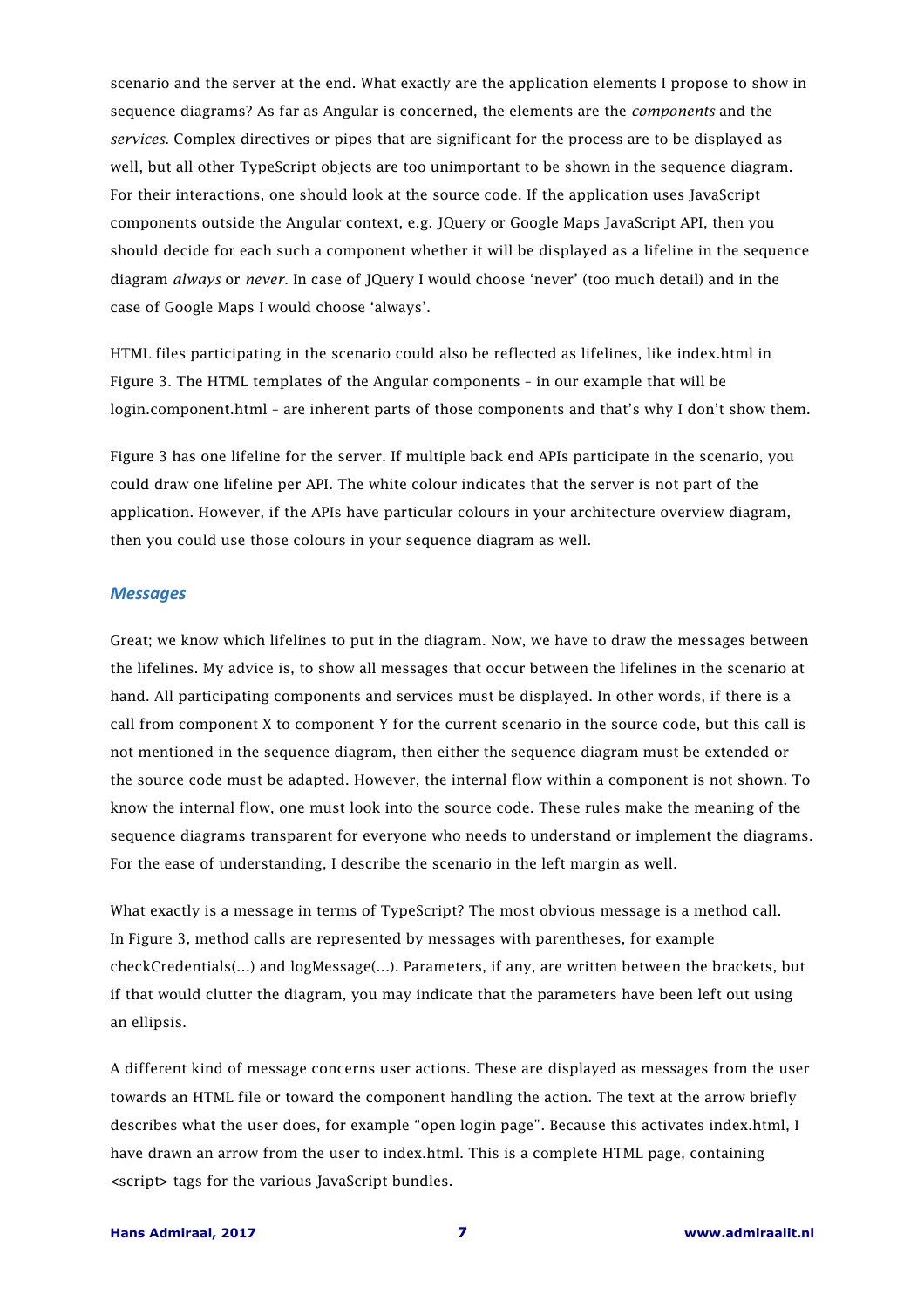Often, one component communicates with the other via Angular, or via another object not displayed as a lifeline. In such a case, I draw an arrow with a free-format text, indicating what happens. In Figure 3 for example, I have written the text "<login>" above the second message. The body of loginPage.html is:

<body> <login> </login> </body>

The LoginComponent has 'login' as its selector, so Angular will instantiate this component and load the contents of the corresponding HTML-template into the web page. This is what the message labeled "<login>" in the sequence diagram wants to convey.



**Figure 4. Asynchronous message**

A closed arrowhead represents a synchronous message in UML. A method call in TypeScript is always synchronous. An HTTP call is virtually always asynchronous and has an open arrowhead (Figure 4). A user action is synchronous if the user has to wait for a response by the application – in our example that is indeed the case – and asynchronous if the user can carry on. For example, if a background validation takes place when the user leaves an input field and continues to enter data in the next field, then you would have to draw an arrow with an open arrowhead.

If a method call returns data, you may draw a reply message, as in Figure 5. In this example, getTargetUrl returns a string. I don't draw most reply messages in order to keep the diagram clean, but if data is returned that is crucial in the current scenario, I do draw a reply message.



**Figure 5. Synchronous message with reply message**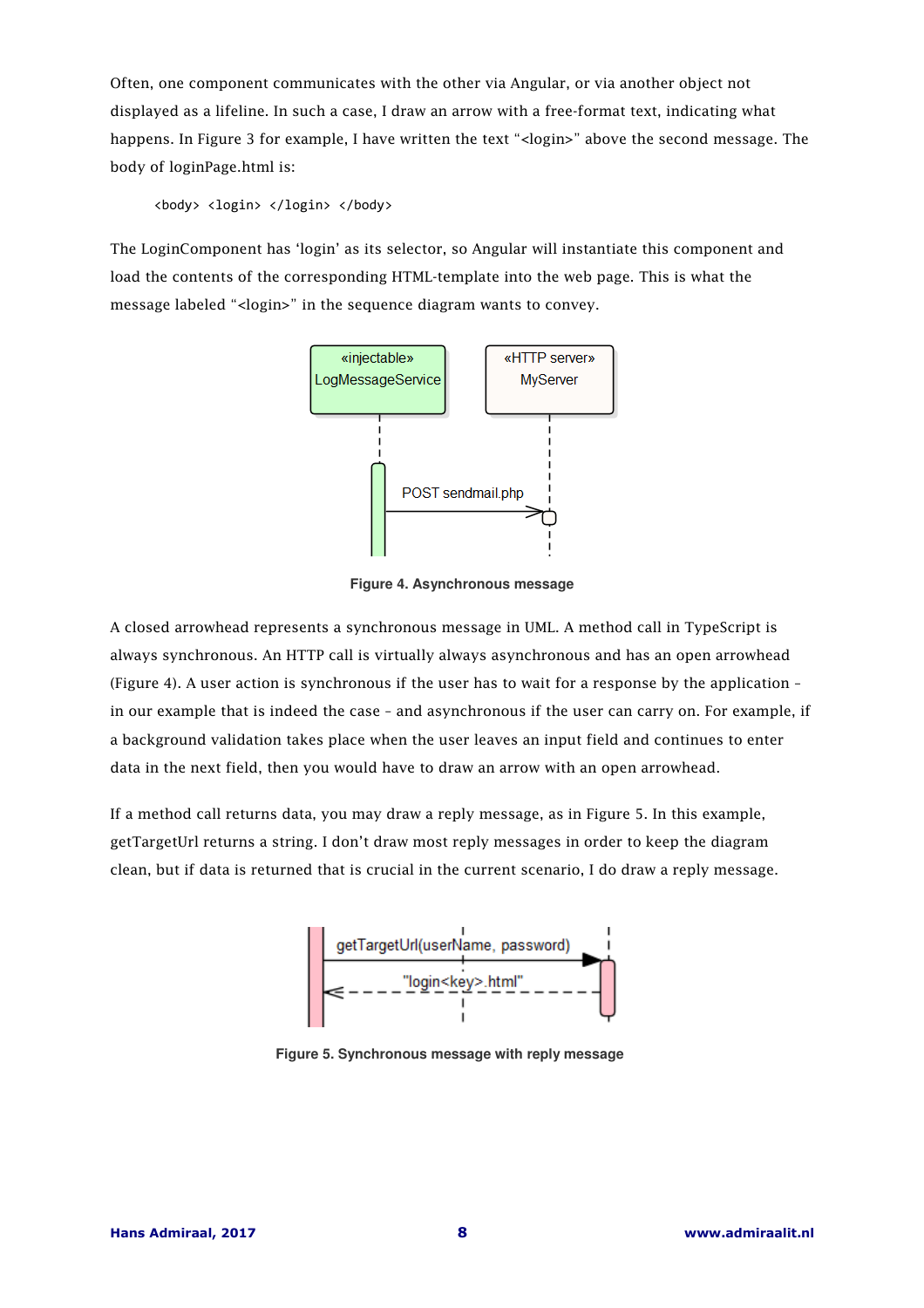#### *Failure scenario*

And then there is the scenario in which the login attempt fails. We could make a second sequence diagram for this, like Figure 6, we could combine the two scenarios in one diagram using a combined fragment (with operator 'alt'), or we could decide not to model the failure scenario at all. In this case, I think the failure scenario is too obvious to model in practice. If the failure scenario would introduce a new interaction between components, then I would model the scenario. Depending on how much overlap there would be with the basic scenario, I would either include the failure scenario in the existing diagram, or create a new diagram. In general, I am not in favour of squeezing multiple scenarios in one diagram using multiple (maybe nested) combined fragments, because it reduces the readability.



**Figure 6. Failure scenario: Wrong user name or wrong password entered**

## **Design per module, per component, per service**

Apart from the scenarios, we usually need to do some design work based on top-down decomposition: a design per module and, included in it, a distinct design for some components and services as well. For the Angular applications I have worked on, I particularly felt the need to have:

- 1. An overview of the structure of complex HTML pages.
- 2. A design of the generic services.

Figure 7 is an example of the first category mentioned above. It is not a UML diagram, but a schematic representation of the layout of HTML templates within an HTML page. It is recommended to make such a picture and to discuss it in the team before the implementation begins. For someone who needs to make a change in a later phase of the project, the HTML structure picture gives immediate insight into the structure of the page.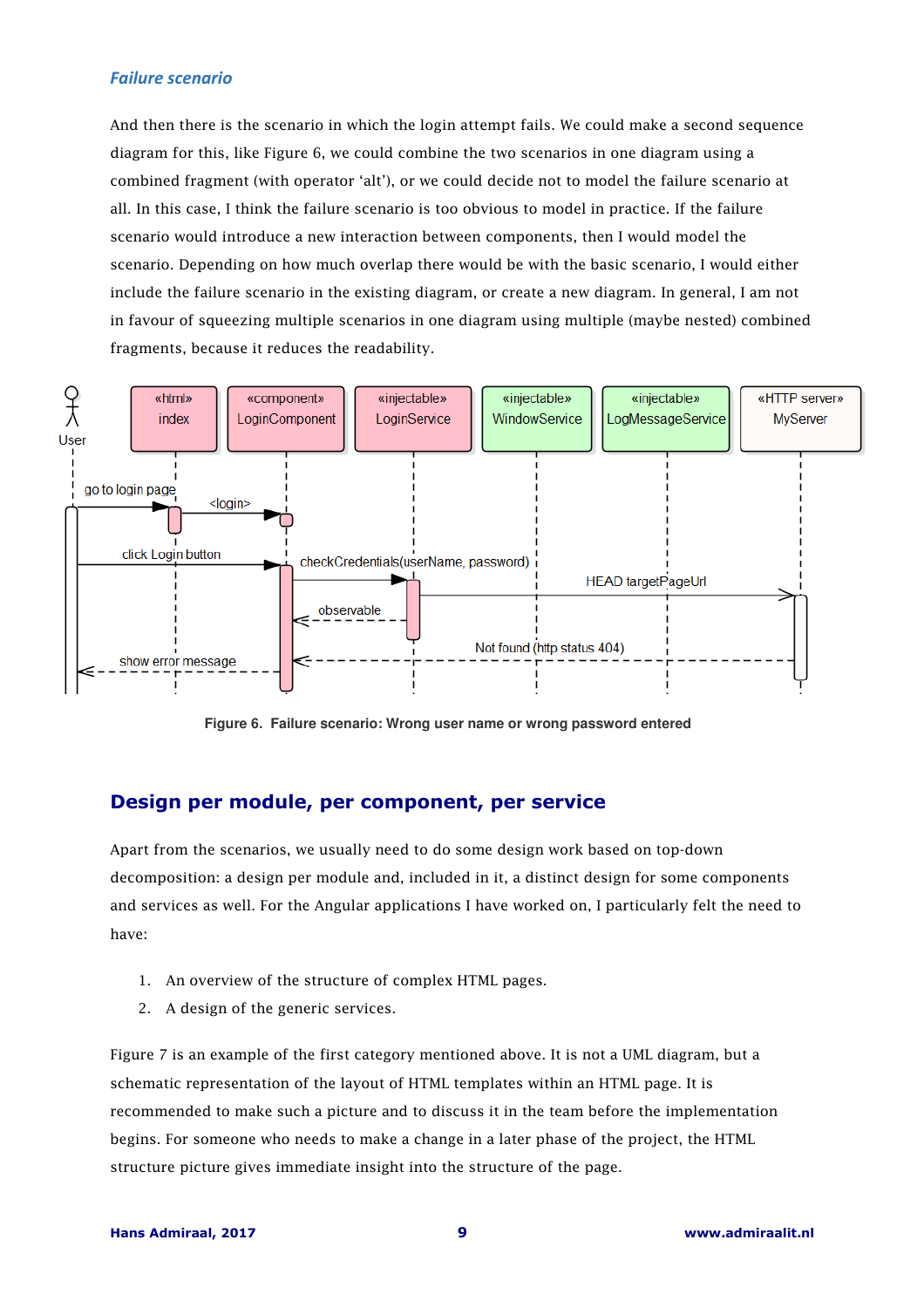

**Figure 7. HTML structure** 

The other category is the design of generic services. Although the advantage of sequence diagrams is, that you can display the message flow through multiple layers of the application, this may also lead to a lot of duplication. In Figure 3, the logMessage method of the logMessageService is called once and it sends one HTTP message. Now, imagine that calls to logMessage occur frequently in all kinds of scenarios, should we display that HTTP message in every sequence diagram? When something changes in logMessage, we would have to change all these diagrams. Suppose logMessage does not use only one, but multiple other components, then it becomes clear that these repetitions are definitely undesirable. It is better to centralize the design of such generic services, as in Figure 8. Note, that the leftmost lifeline is now an anonymous caller.



**Figure 8. Design of a generic function**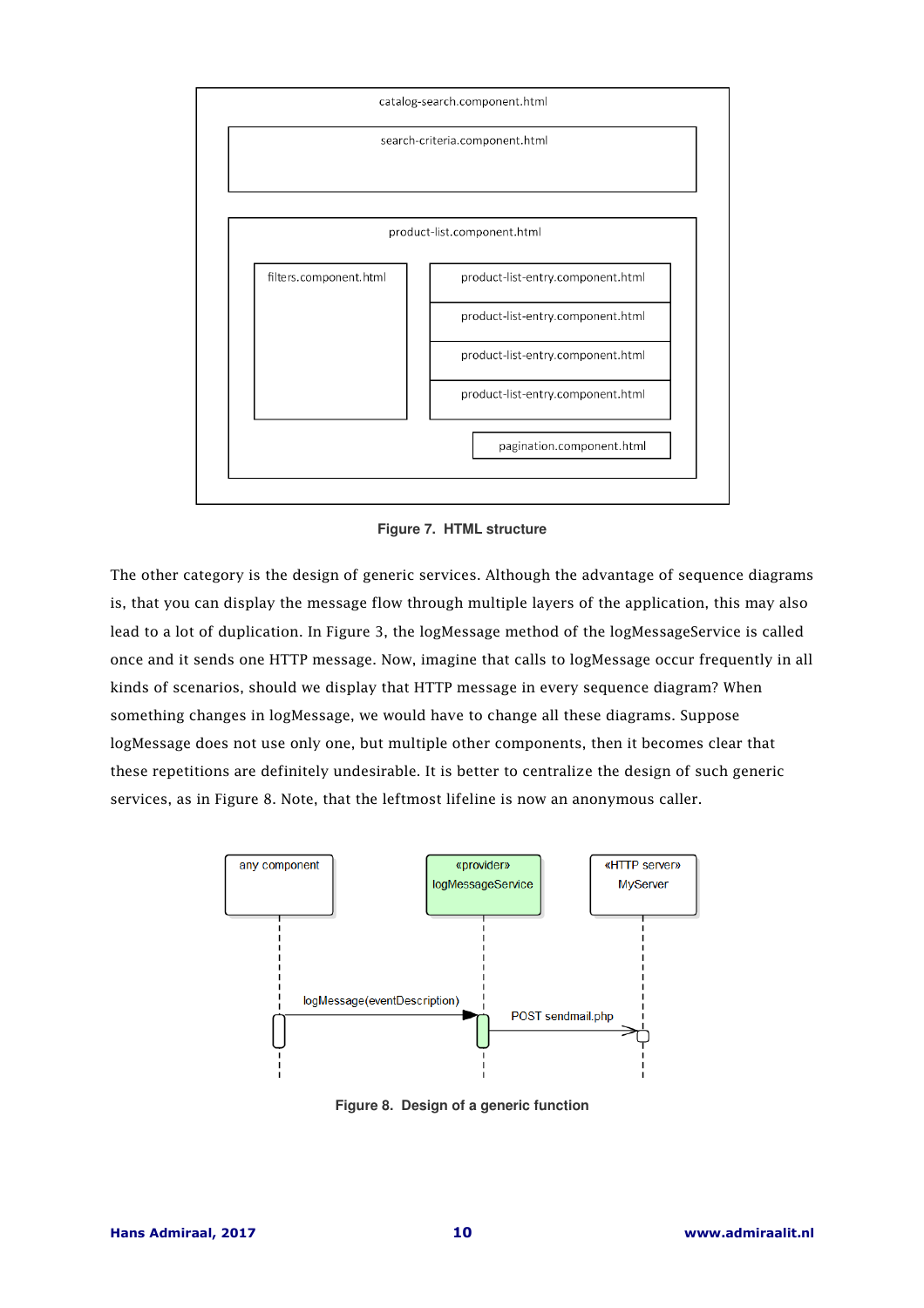There is often a need to use other forms of design as well. In every project, I usually make some class diagrams to provide insight into complex data structures and a state machine diagram every now and then. Do not underestimate the importance of plain text, explaining briefly and clearly which design decisions have been made.

## **Tools**

So, what would be a good way to store and maintain design documentation mainly based on UML? There is vast number of options, but let me mention three:

- 1. A wiki supporting UML.
- 2. A UML design tool with a document generator.
- 3. A word processor connected to a UML design tool.

This paper can't provide a thorough discussion of this subject, but I will give some arguments why these three options are used in practice.

#### *A wiki supporting UML*

An example of this option is Confluence, in combination with the Gliffy plugin. A great advantage of a wiki is, that it is easy to collaborate with multiple people on a single design. People who do not write the design, but only read it, can add comments. Changes are immediately visible for everyone and the history of changes can be monitored. In addition, the hypertext capabilities allow one to easily navigate through the design and to apply all kinds of cross references between the various pages of the design. In the case of Confluence, it is well integrated with other Atlassian tools, like Jira (issue management) and Bitbucket (source code management).

When you start a new project, be aware of the fact that you don't design only for the developers who will implement it, but also for the future people who need to know how the delivered software works. Now, suppose the software has been delivered and the project continues working on the next version. This means the wiki pages are going to reflect the new version and it will be difficult to see or specify which versions of the design pages match a particular version of the application. This is the downside of using a wiki.

#### *A UML design tool with a document generator*

An example is Enterprise Architect of SparxSystems. Such a tool provides a good support for UML design work. Creating and editing diagrams is easy and efficient. All UML elements are separate entities, which you can reuse in multiple diagrams. Changing the name or another property of such an element can be done at a central place and these changes automatically become visible in all diagrams containing that element. Plain text can also be entered in such a tool. Using the